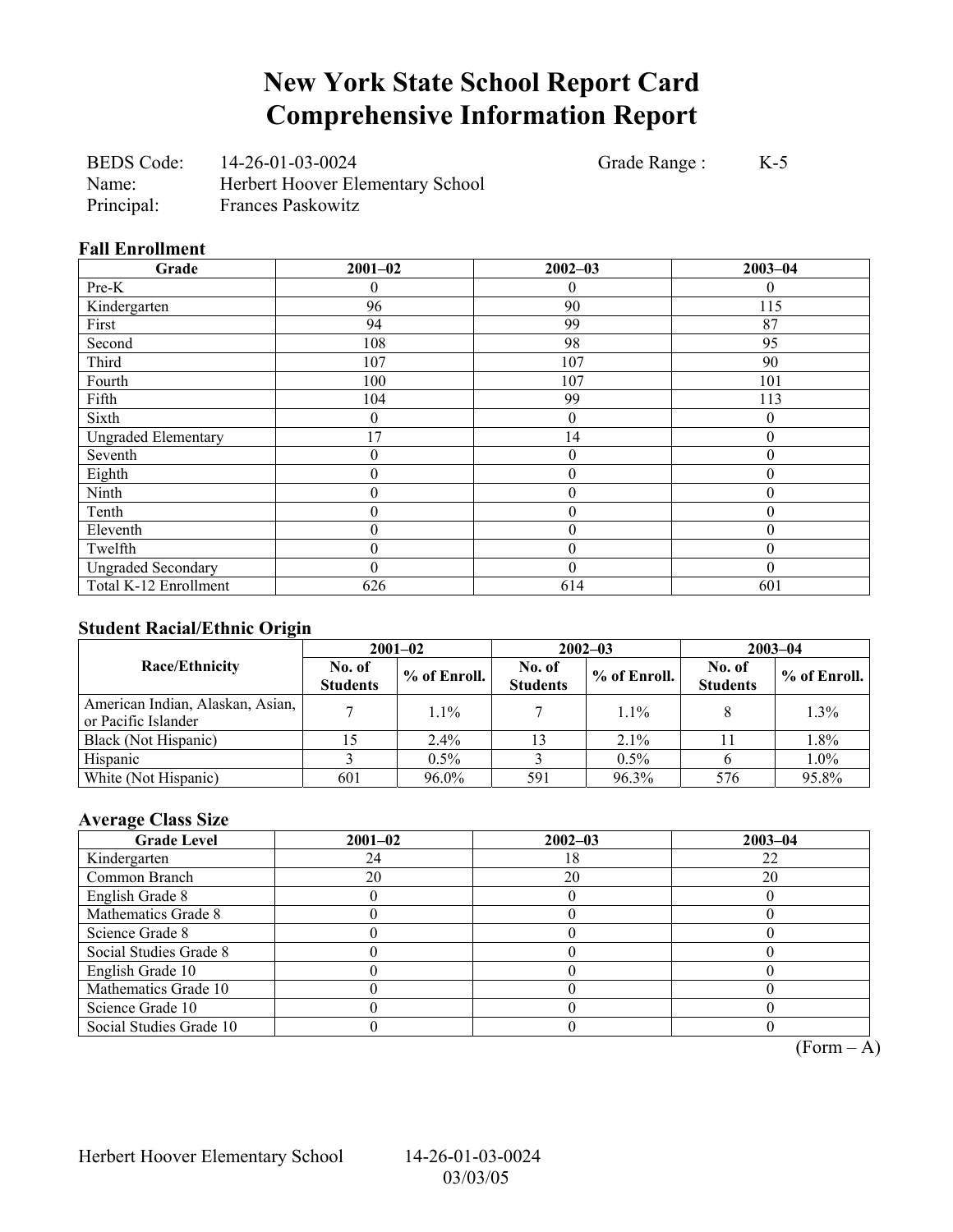### **District Need to Resource Capacity Category**

| <b>N/RC Category</b> | <b>Description</b>                                                                                 |
|----------------------|----------------------------------------------------------------------------------------------------|
|                      | This is a school district with average student needs in relation to<br>district resource capacity. |

### **Similar School Group and Description**

| <b>Similar School Group</b> | <b>Description</b>                                                                                                                                                                                                                                                            |
|-----------------------------|-------------------------------------------------------------------------------------------------------------------------------------------------------------------------------------------------------------------------------------------------------------------------------|
| 14                          | All schools in this group are elementary level schools in school<br>districts with average student needs in relation to district resource<br>capacity. The schools in this group are in the middle range of<br>student needs for elementary level schools in these districts. |

All schools within the same N/RC category are divided into three similar school groups defined by the percentage of students in the school who are eligible for the free-lunch program and/or who are limited English proficient (also known as English language learners).

#### **Student Demographics Used To Determine Similar Schools Group**

|                                   | $2001 - 02$ |          | $2002 - 03$ |          | $2003 - 04$ |         |
|-----------------------------------|-------------|----------|-------------|----------|-------------|---------|
|                                   | Count       | Percent  | Count       | Percent  | Count       | Percent |
| <b>Limited English Proficient</b> |             | $0.5\%$  |             | $0.7\%$  |             | $0.5\%$ |
| <b>Eligible for Free Lunch</b>    | 79          | $12.6\%$ | 65          | $10.6\%$ | 69          | $1.5\%$ |

#### **Attendance and Suspension**

|                               | $2000 - 01$     |         | $2001 - 02$     |         | $2002 - 03$     |         |
|-------------------------------|-----------------|---------|-----------------|---------|-----------------|---------|
|                               | No. of          | $%$ of  | No. of          | $%$ of  | No. of          | $%$ of  |
|                               | <b>Students</b> | Enroll. | <b>Students</b> | Enroll. | <b>Students</b> | Enroll. |
| <b>Annual Attendance Rate</b> |                 | 97.9%   |                 | 96.3%   |                 | 96.2%   |
| <b>Student Suspensions</b>    |                 | $0.0\%$ |                 | $0.0\%$ |                 | $0.0\%$ |

### **Student Socioeconomic and Stability Indicators (Percent of Enrollment)**

|                          | $2001 - 02$ | $2002 - 03$ | $2003 - 04$ |
|--------------------------|-------------|-------------|-------------|
| <b>Reduced Lunch</b>     | $12.6\%$    | $12.2\%$    | $10.3\%$    |
| <b>Public Assistance</b> | $21 - 30%$  | $21 - 30\%$ | $21 - 30\%$ |
| <b>Student Stability</b> | 83%         | 93%         | 96%         |

#### **Staff Counts**

| Staff                                 | $2003 - 04$ |
|---------------------------------------|-------------|
| <b>Total Teachers</b>                 |             |
| <b>Total Other Professional Staff</b> |             |
| <b>Total Paraprofessionals</b>        | NΔ          |
| Teaching Out of Certification*        |             |

\*Teaching out of certification more than on an incidental basis.

 $(Form - B)$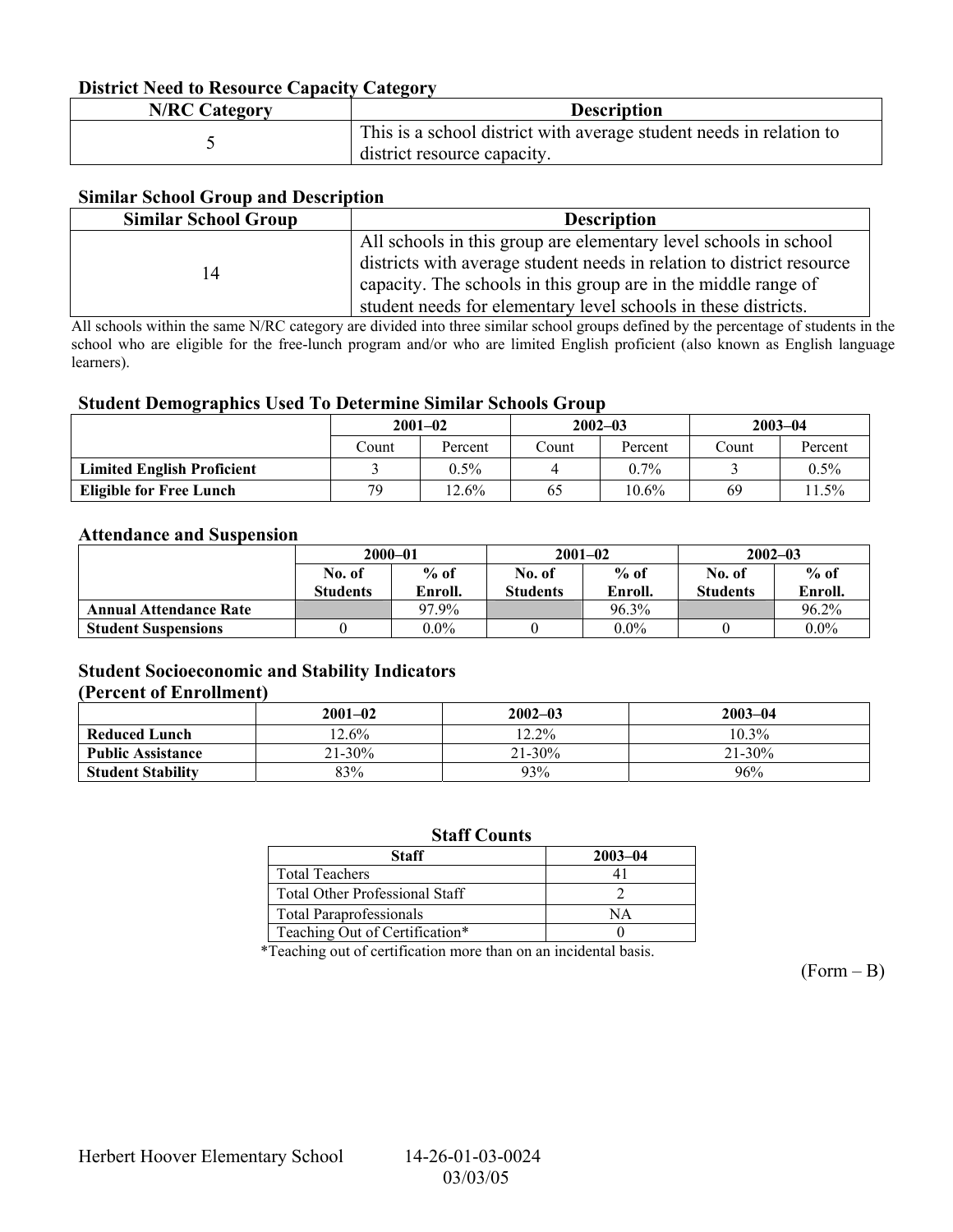# **Career Development and Occupational Studies (CDOS)**

### **Percentage of Students Documenting Self- and**  Career-Awareness Information and Career Exploration Activities, K-3

| <b>Grades</b> | $2001 - 02$ | $2002 - 03$ | $2003 - 04$           |
|---------------|-------------|-------------|-----------------------|
| K-1           | 97%         | 98%         | $0\%$                 |
|               | 97%         | 98%         | $\Omega$ <sup>o</sup> |

### **Students Developing a Career Plan, 4–12**

| <b>Grades</b> |                                      | $2001 - 02$ | $2002 - 03$ | $2003 - 04$ |
|---------------|--------------------------------------|-------------|-------------|-------------|
|               | Number of General-Education Students | 165         | 184         | $\theta$    |
| $4 - 5$       | Number of Students with Disabilities | 39          | 22          | $\theta$    |
|               | Number of All Students               | 204         | 206         | $\theta$    |
|               | Percent of Enrollment                | 97%         | 98%         | $0\%$       |
|               | Number of General-Education Students | $\theta$    | $\Omega$    | 0           |
| $6 - 8$       | Number of Students with Disabilities | $\Omega$    | $\Omega$    | 0           |
|               | Number of All Students               | $\theta$    | $\Omega$    | 0           |
|               | Percent of Enrollment                | $0\%$       | $0\%$       | $0\%$       |
|               | Number of General-Education Students | $\theta$    | $\Omega$    | $\Omega$    |
| $9 - 12$      | Number of Students with Disabilities | $\Omega$    | $\Omega$    | $\theta$    |
|               | Number of All Students               | $\Omega$    | $\Omega$    | $\theta$    |
|               | Percent of Enrollment                | $0\%$       | $0\%$       | $0\%$       |

### **Career and Technical Education (CTE) Programs**

|                                                   |       | <b>This District</b> | <b>Statewide</b> |
|---------------------------------------------------|-------|----------------------|------------------|
| <b>CTE</b> Program                                | Count | Percentage           | Average          |
| All CTE Programs                                  |       |                      |                  |
| Completed the CTE Program                         |       |                      |                  |
| Completed and Passed Regents Exams                |       |                      |                  |
| Completed and had Course Average of 75% or More   |       |                      |                  |
| Completed and Attained a HS Diploma or Equivalent |       |                      |                  |
| Completed and Whose Status is Known               |       |                      |                  |
| Completed and Were Successfully Placed            |       |                      |                  |
| Nontraditional Programs                           |       |                      |                  |
| Underrepresented Gender Members Enrolled          |       |                      |                  |
| Underrepresented Gender Members Who Completed     |       |                      |                  |

**Enrollment data are for the 2003-2004 school year; completer data are as of June 2003.** 

**Note: Blank cells indicate that either the district did not have a CTE program or did not report data.** 

 **This data is reported only at the district level.** 

 $(Form - D)$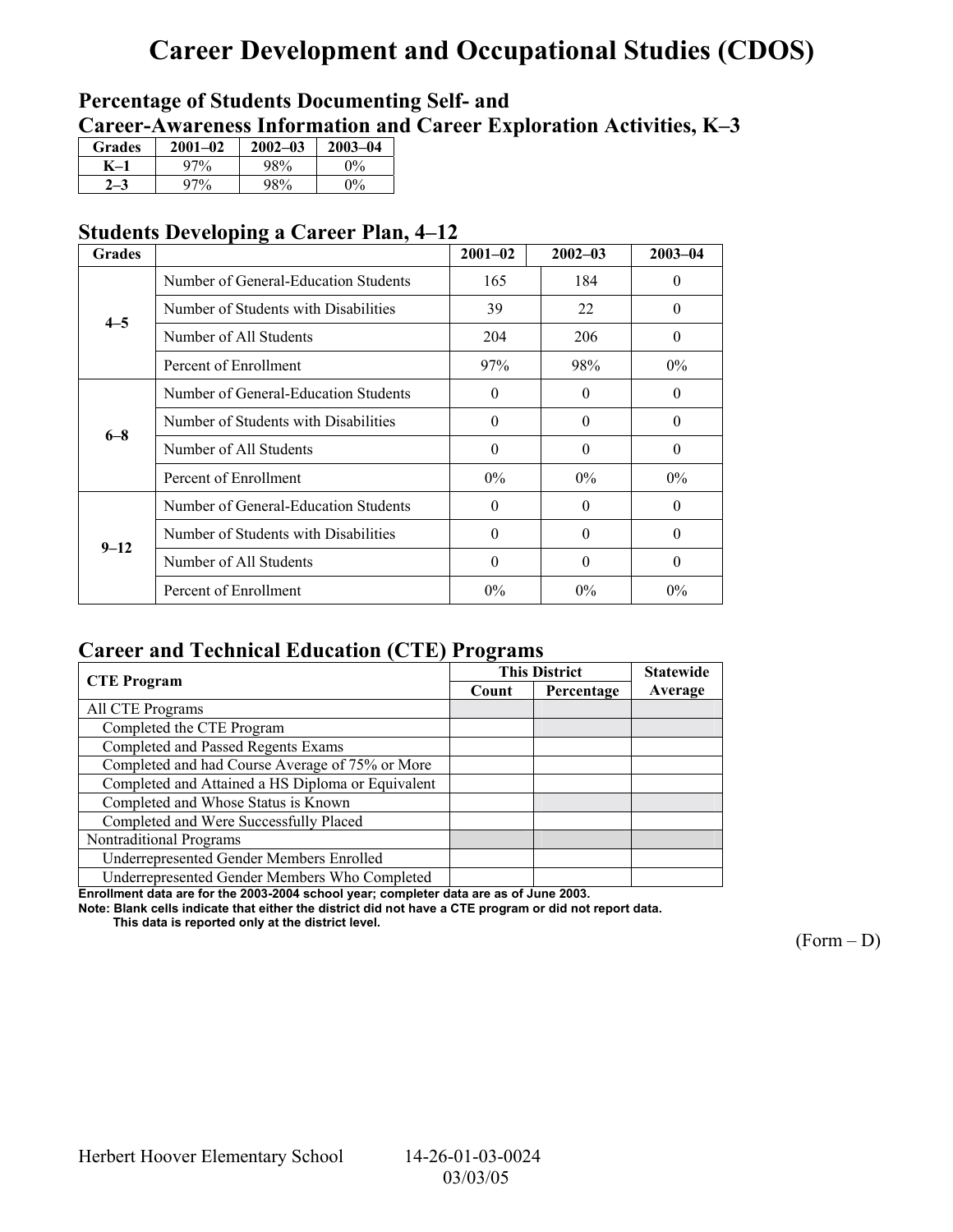# **Regents Examinations**

|                                                                            | $\overline{\phantom{0}}$ | <b>All Students</b> |             | <b>Students with Disabilities</b> |             |             |  |  |
|----------------------------------------------------------------------------|--------------------------|---------------------|-------------|-----------------------------------|-------------|-------------|--|--|
|                                                                            | $2001 - 02$              | $2002 - 03$         | $2003 - 04$ | $2001 - 02$                       | $2002 - 03$ | $2003 - 04$ |  |  |
| <b>Sequential Mathematics, Course III (last administered January 2004)</b> |                          |                     |             |                                   |             |             |  |  |
| Number Tested                                                              |                          |                     |             |                                   |             |             |  |  |
| Number Scoring 55–100                                                      |                          |                     |             |                                   |             |             |  |  |
| Number Scoring 65-100                                                      |                          |                     |             |                                   |             |             |  |  |
| Number Scoring 85-100                                                      |                          |                     |             |                                   |             |             |  |  |
| Percentage of Tested Scoring 55–100                                        | $0\%$                    | $0\%$               | $0\%$       | $0\%$                             | $0\%$       | $0\%$       |  |  |
| Percentage of Tested Scoring 65-100                                        | $0\%$                    | $0\%$               | $0\%$       | $0\%$                             | $0\%$       | $0\%$       |  |  |
| Percentage of Tested Scoring 85–100                                        | $0\%$                    | $0\%$               | $0\%$       | $0\%$                             | $0\%$       | $0\%$       |  |  |

# **Introduction to Occupations Examination**

|                                   | $2001 - 02$       |           |                   | $2002 - 03$ | $2003 - 04$       |           |  |
|-----------------------------------|-------------------|-----------|-------------------|-------------|-------------------|-----------|--|
|                                   | <b>No. Tested</b> | % Passing | <b>No. Tested</b> | % Passing   | <b>No. Tested</b> | % Passing |  |
| General-Education Students        |                   | 0%        |                   | $0\%$       |                   | $0\%$     |  |
| <b>Students with Disabilities</b> |                   | $0\%$     |                   | $0\%$       |                   | $0\%$     |  |
| 0.00100<br>11.<br>-11-            |                   |           |                   |             |                   |           |  |

District reports contain data for all students with disabilities enrolled in the district for the 2001–02 school year.

### **Elementary-Level Social Studies**

|                 |                                   | <b>Number</b><br><b>Tested</b> | % at Level 1 | $\%$ at Level 2 | % at Level 3 | % at Level 4 |
|-----------------|-----------------------------------|--------------------------------|--------------|-----------------|--------------|--------------|
|                 | <b>General-Education Students</b> | 105                            | $1\%$        | $1\%$           | 56%          | 42%          |
| <b>Nov 2003</b> | <b>Students with Disabilities</b> |                                | 14%          | 14%             | 71%          | $0\%$        |
|                 | All Students                      |                                | $2\%$        | $2\%$           | 57%          | 39%          |

## **Middle-Level Social Studies**

|                  |                                   | <b>Number</b><br><b>Tested</b> | $\%$ at Level 1 |       | $\%$ at Level 2 $\%$ at Level 3 | $%$ at Level 4 |
|------------------|-----------------------------------|--------------------------------|-----------------|-------|---------------------------------|----------------|
|                  | <b>General-Education Students</b> |                                | $0\%$           | $0\%$ | $0\%$                           | $0\%$          |
| <b>June 2004</b> | <b>Students with Disabilities</b> |                                | $0\%$           | $0\%$ | $0\%$                           | $0\%$          |
|                  | All Students                      |                                | $0\%$           | $0\%$ | $0\%$                           | $0\%$          |